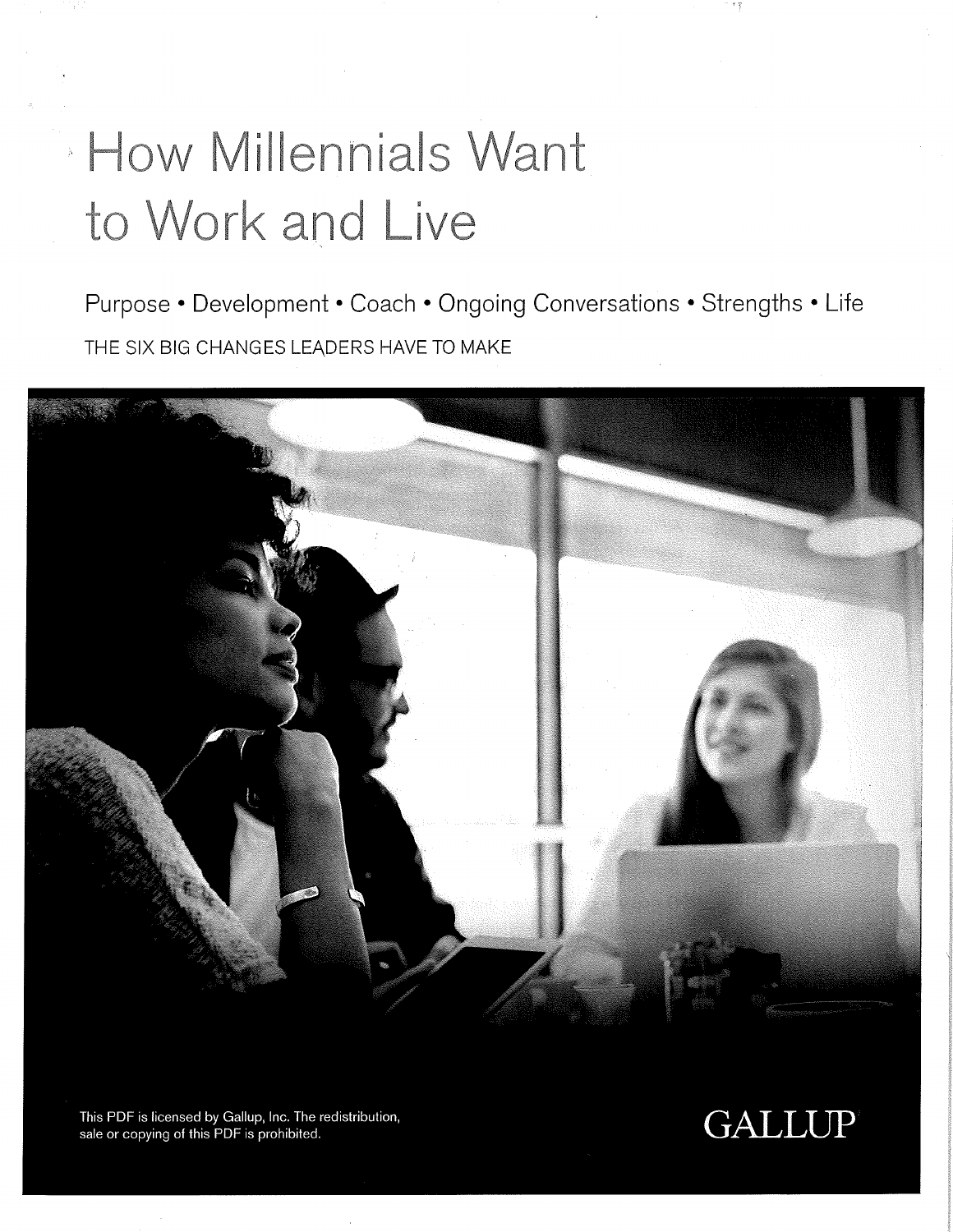$\ddagger$ 

### From the Chairman and CEO



PEOPLE OFTEN ASK GALLUP, "Are millennials really that different?" The answer is yes  $-$  profoundly so. Millennials will change the world decisively more than any other generation.

As this report shows, millennials will continue to disrupt how the world  $communicates - how we read and write and relate. Millennials are$ disrupting retail, hospitality, real estate and housing, transportation, entertainment and travel, and they will soon radically change higher education.

Millennials are altering the very social fabric of America and the world. They're waiting longer to get married and have children, and they're less likely than other generations to identify with specific religions or political parties.

Defined by their lack of attachment to institutions and traditions, millennials change jobs more often than other generations  $-$  more than half say they're currently looking for a new job.

Millennials are changing the very will of the world. So we, too, must change.

Gallup is recommending that our client partners change their organizational cultures this year from old will to new will. There are six functional changes that we call the "Big Six."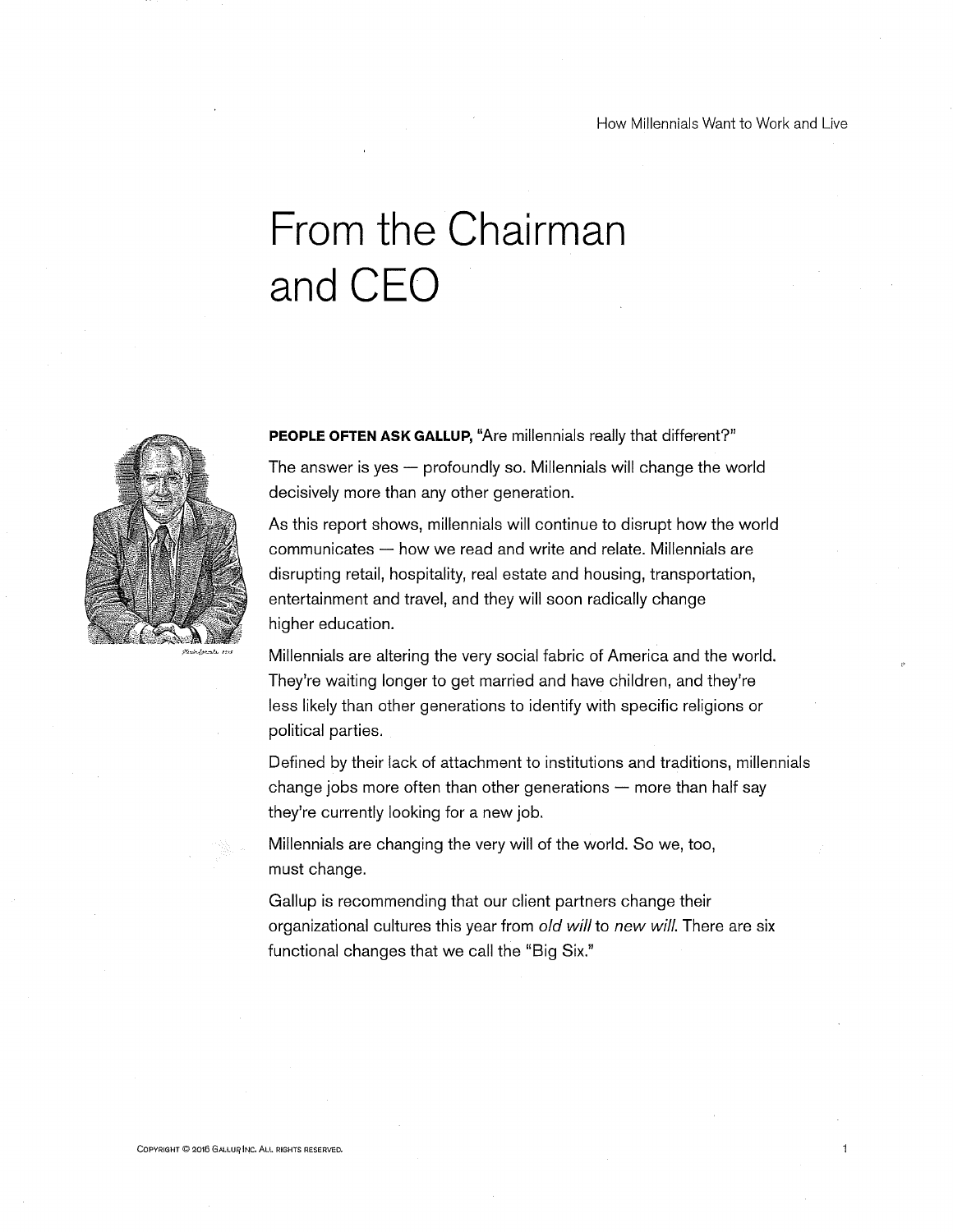#### The Change in Leadership

Past My Paycheck My Satisfaction My Boss My Annual Review My Weaknesses My Job

- Future My Purpose My Development My Coach My Ongoing Conversations My Strengths My Life
- 1. Millennials don't just work for a paycheck  $-$  they want a purpose. For millennials, work must have meaning. They want to work for organizations with a mission and purpose. Back in the old days, baby boomers like me didn't necessarily need meaning in our jobs. We just wanted a paycheck — our mission and purpose were 100% our families and communities. For millennials, compensation is important and must be fair, but it's no longer the driver. The emphasis for this generation has switched from paycheck to purpose  $-$  and so must your culture.
- 2. Millennials are not pursuing job satisfaction  $-$  they are pursuing development. Most millennials don't care about the bells and whistles found in many workplaces today  $-$  the pingpong tables, fancy latte machines and free food that companies offer to try to create job satisfaction. Giving out toys and entitlements is a leadership mistake, and worse, it's condescending. Purpose and development drive this generation.
- 3. Millennials don't want bosses they want coaches. The role of an old-style boss is command and control. Millennials care about having managers who can coach them, who value them as both people and employees, and who help them understand and build their strengths.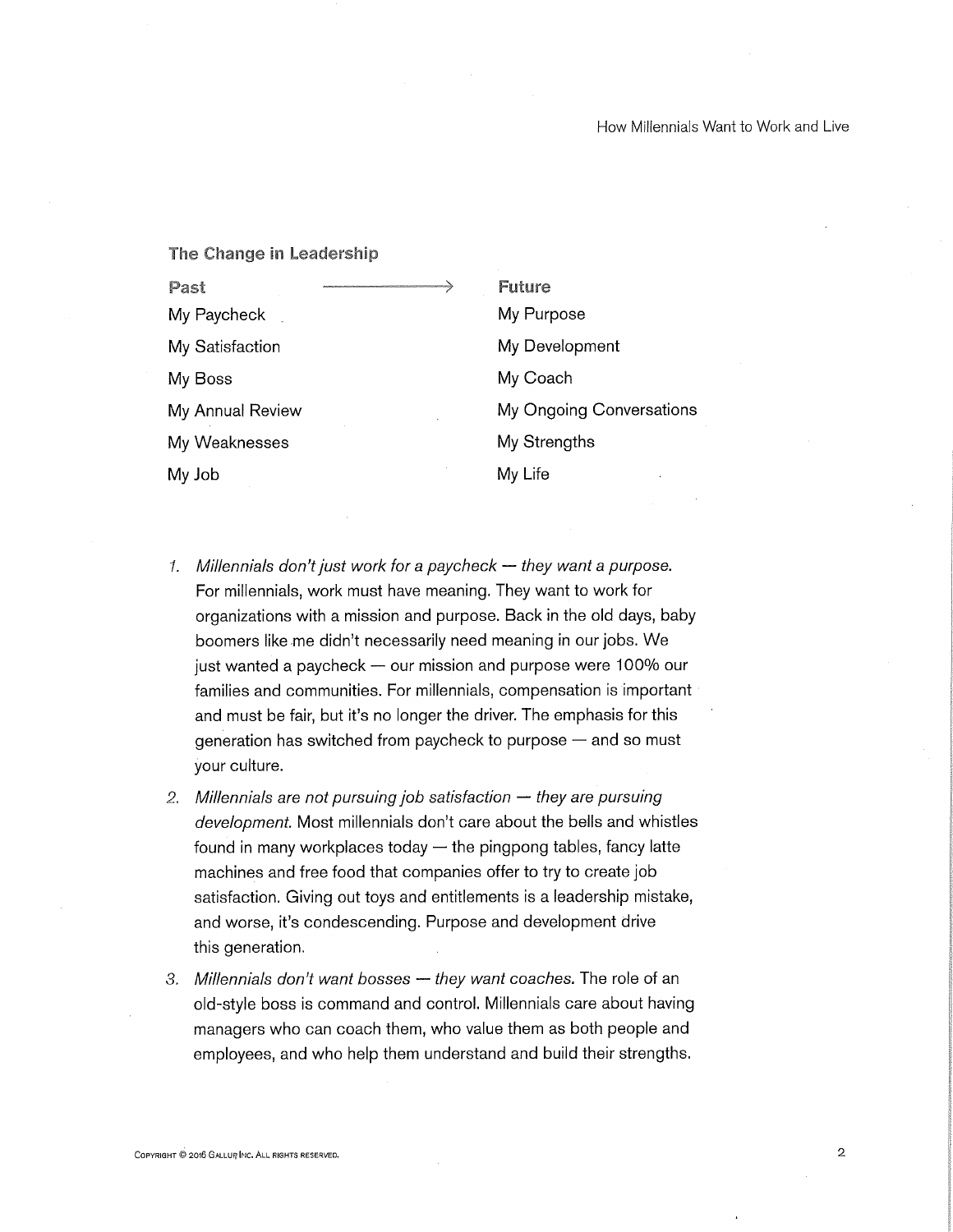- 4. Millennials don't want annual reviews  $-$  they want ongoing conversations. The way millennials communicate — texting, tweeting, Skype, etc. — is now real-time and continuous. This dramatically affects the workplace because. miliennials are accustomed to constant communication and feedback. Annual reviews no longer work.
- 5. Millennials don't want to fix their weaknesses  $-$  they want to develop their strengths. Gallup has discovered that weaknesses never develop into strengths, while strengths develop infinitely. This is arguably the biggest discovery Gallup or any organization has ever made on the subject of human development in the workplace. Organizations shouldn't ignore weaknesses. Rather, they should minimize weaknesses and maximize strengths. We are recommending our client partners transition to strengths-based cultures, or they won't attract and keep their stars.
- 6. It's not just my job  $-$  it's my life. One of Gallup's most important discoveries is that everyone in the world wants a good job. This is especially true for millennials. More so than ever in the history of corporate culture, employees are asking, "Does this organization value my strengths and my contribution? Does this organization give me the chance to do what I do best every day?" Because for millennials, a job is no longer just a job  $-$  it's their life as well.

 $\angle$  if  $\angle$ 

Jim Clifton, Chairman and CEO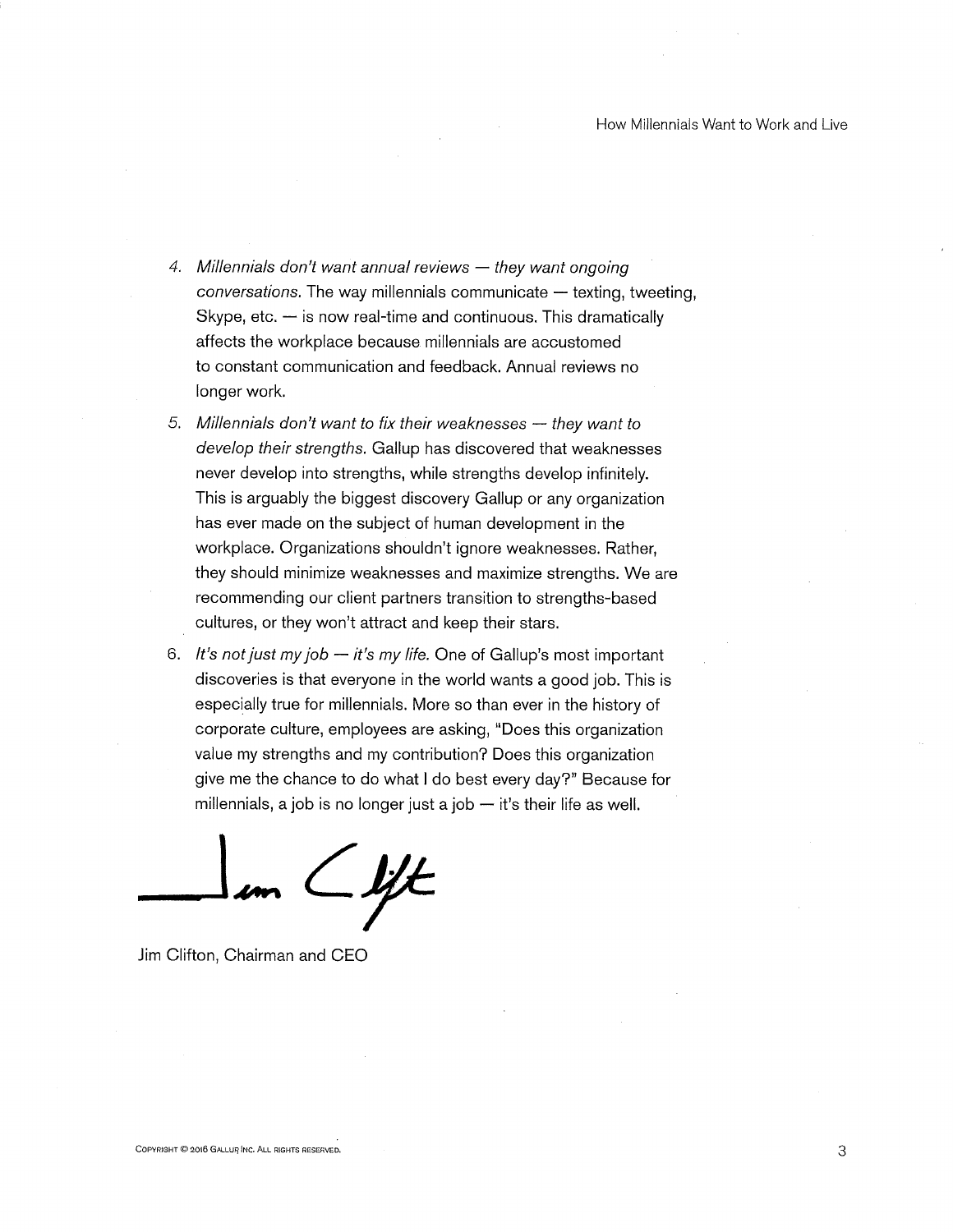#### Overview

IN THE U.S., ROUGHLY 73 MILLION MILLENNIALS were born between 1980 and 1996. Like those in every generation before them, millennials strive for a life well-lived. They want good jobs  $-$  ones with 30-plus hours of work a week and regular paychecks from employers. They also want to be engaged in those jobs — emotionally and behaviorally connected to them. In addition to finding a steady, engaging job, millennials want to have high levels of well-being, which means more than being physically fit. Yes, millennials want to be healthy, but they also want a purposeful life, active community and social ties, and financial stability. Regarding that financial stability, millennials want to be able to spend money not just on what they need, but also on what they want.

However, Gallup has found that millennials struggle to find good jobs that engage them. Millennials have the highest rates of unemployment and underemployment in the U.S., and only 29% of employed millennials are engaged at work. Half of millennials say they feel good about the amount of money they have to spend, and less than 40% of millennials are what Gallup defines as "thriving" in any one aspect of well-being. Their overall well-being nearly matches that of Gen Xers and baby boomers, meaning that millennials have not been able to forge better paths for themselves than many Americans have before them. While it is every parent's dream to have their children lead a better life than their own, not all millennials are positioned for such success.

Why does any of this matter? Because the strength of the workplace and marketplace depend on what the millennial generation can accomplish. If millennials cannot find good jobs, the economy will continue to lag. If they are not engaged in those jobs, companies' profitability, productivity and innovation will suffer. And if they are not thriving in their well-being, they will struggle in life, affecting how they perform as citizens, consumers and employees.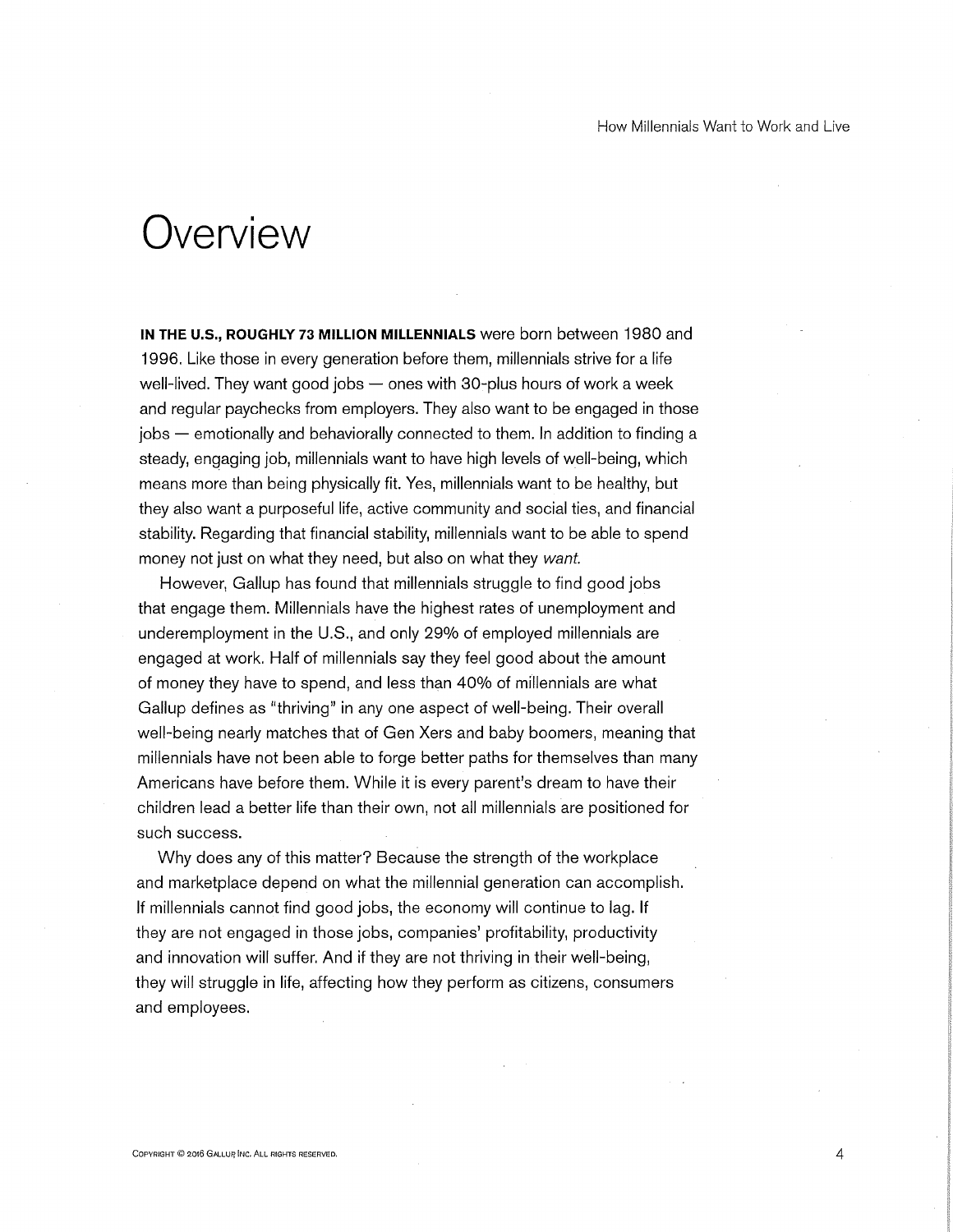In nearly every corner of the U.S., business executives, community and civic leaders, marketers and managers are talking about millennials and their behaviors, attitudes and beliefs. They want to understand how this generation is similar to and how they differ from their predecessors, as well as how to apply this knowledge to create more engaged employees and consumers and healthier, happier citizens.

Gallup has taken on a significant and wide-reaching research effort aimed at helping institutions, businesses and employers understand the millennial generation. Gallup gathered the data in this report from a variety of sources, including the Gallup Panel, Gallup Daily tracker, Gallup-Healthways Well-Being Index, and Gallup's employee and customer engagement databases. Through this extensive research effort, Gallup analyzed and uncovered the most important findings related to millennials, including how they present themselves as people, consumers and employees. From millennials' demographic makeup to their spending habits to their ideal employers, this report addresses everything that matters most to the U.S. economy as it pertains to America's largest - and least  $understood - generation.$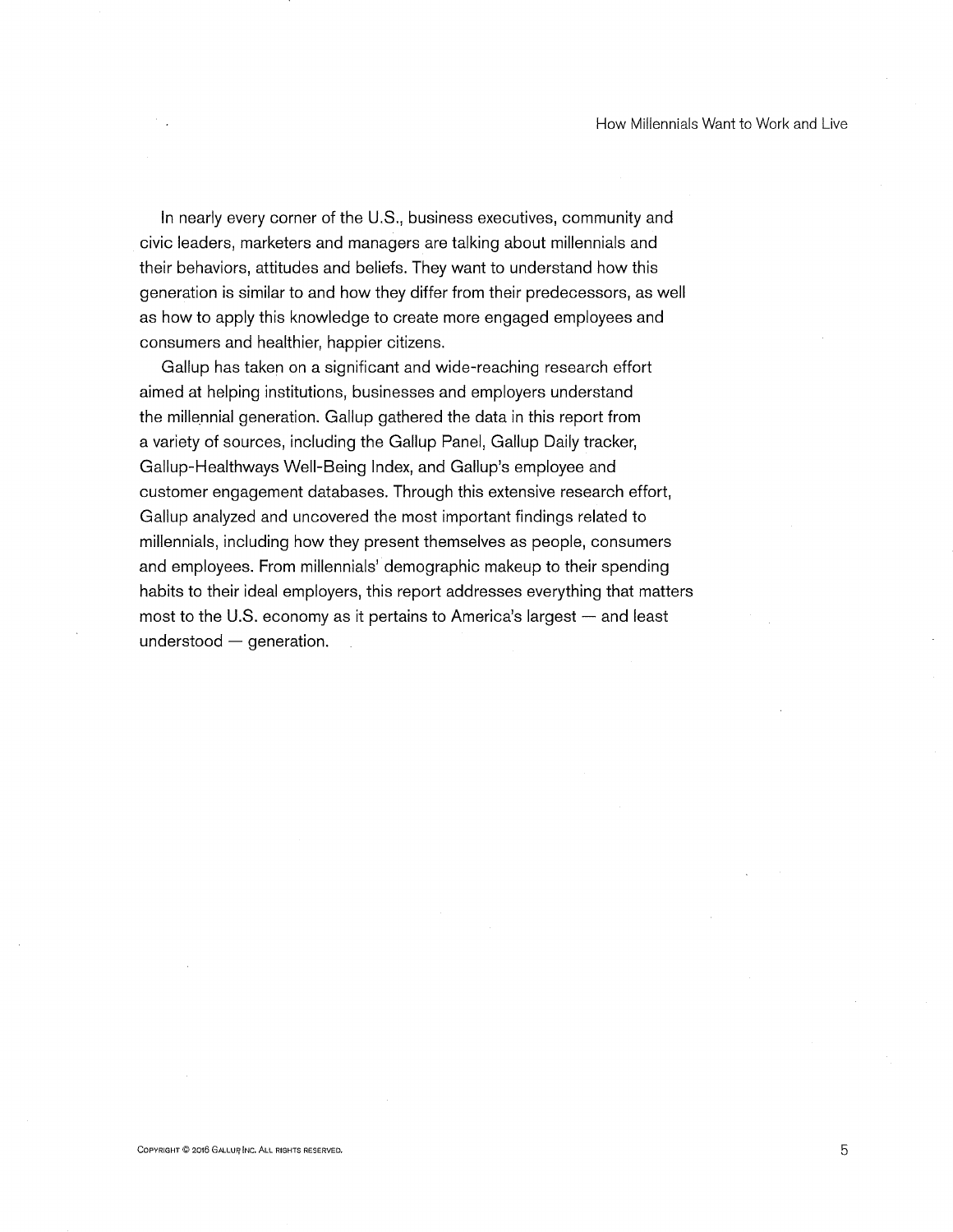#### Least engaged generation in the workforce

ONLY 29% OF MILLENNIALS ARE engaged, meaning they are emotionally and behaviorally connected to their job and company. Another 16% of millennials are actively disengaged, meaning they are more or less out to do damage to their company. The majority of millennials (55%) are not engaged, leading all other generations in this category of workers. Not engaging millennial workers is a big miss for organizations. The millennial workforce is predominantly "checked out" —not putting energy or passion into their jobs. They are indifferent about work and show up just to put in their hours.

MILLENNIALS ARE THE LEAST ENGAGED GENERATION AT WORK

Engaged

MILLENNIALS GEN XERS BABY BOOMERS TRADITIONALISTS

29% 32% 33% 45%

Not Engaged

Actively Disengaged

MILLENNIALS GEN XERS BABY BOOMERS TRADITIONALISTS 55% 50% 48% 41%

MILLENNIALS GEN XERS BABY BOOMERS TRADITIONALISTS

16% 18% 19% 14%0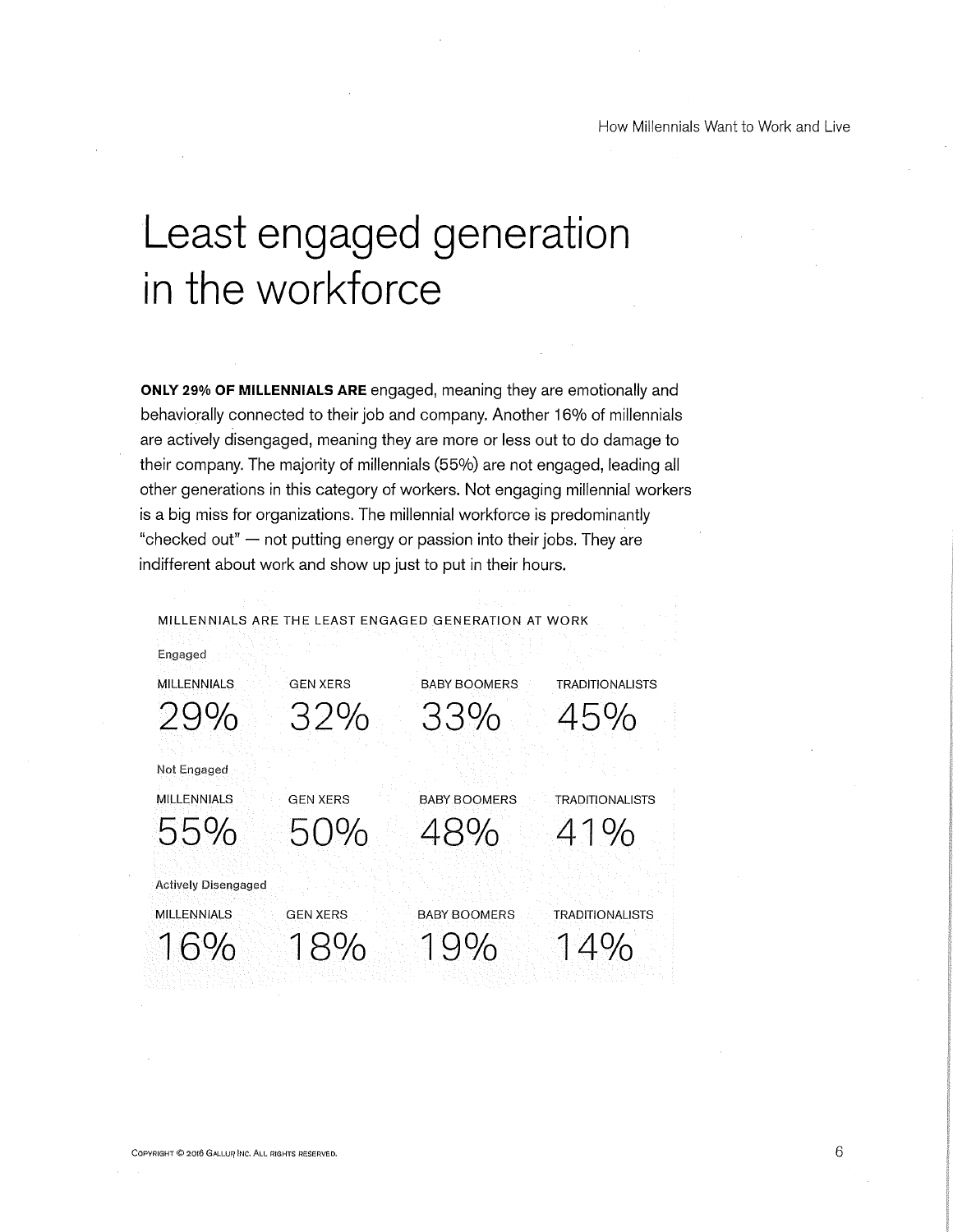How Millennials Want to Work and Live

Often, millennials are characterized as entitled job-hoppers, but the reality is that 55% of this group is not engaged at work. They feel indifferent about their job and company  $-$  and *indifferent* and *entitled* are not synonymous. Many millennials likely don't want to switch jobs, but their companies are not giving them compelling reasons to stay. When they see what appears to be a better opportunity, they have every incentive to take it. While millennials can come across as wanting more and more, the reality is that they just want a job that feels worthwhile — and they will keep looking until they find it.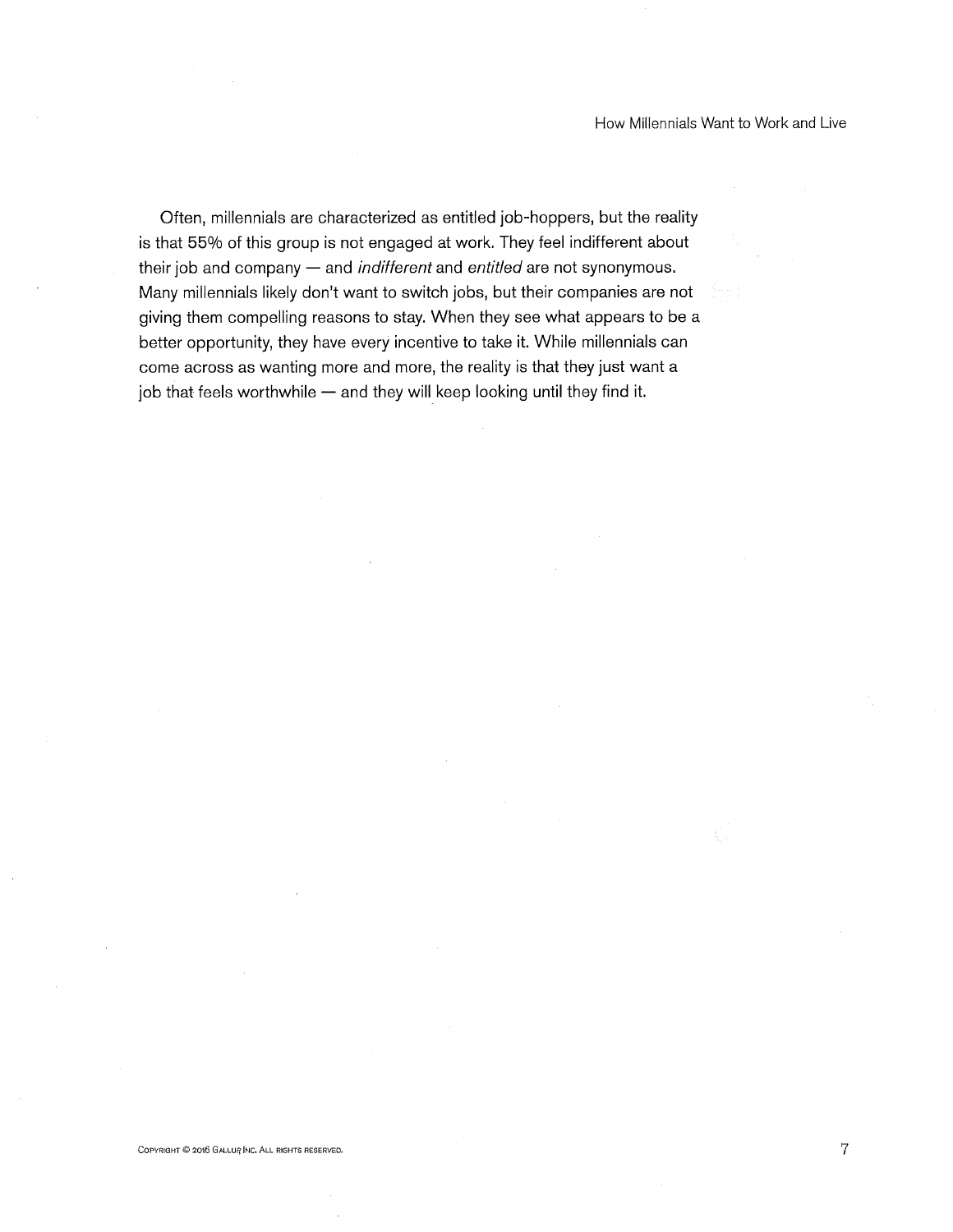#### On the lookout for new jobs

GALLUP DATA REVEAL THAT 21% of millennials report changing jobs within the last year, which is more than three times the number of non-millennials who report the same. Gallup estimates that millennial turnover costs the U.S. economy \$30.5 billion annually.

Millennials also show less willingness to stay in their current jobs. Half of millennials  $-$  compared with 60% of non-millennials  $-$  strongly agree that they plan to be working at their company one year from now. For businesses, this suggests that half of their millennial workforce doesn't see a future with them.

Since many millennials don't plan on staying in their jobs, it makes sense that they are hunting for new positions. A Gallup study found that 60% of millennials say they are open to a different job opportunity; this is 15 percentage points higher than the percentage of non-millennial workers. Millennials also report the greatest willingness to act on better opportunities, with 36% reporting they will look for a job with a different organization in the next 12 months if the job market improves, compared with 21% of non-millennials.

> Gallup estimates that millennial turnover due to lack of engagement costs the U.S. economy

# \$30.5

#### BILLION ANNUALLY.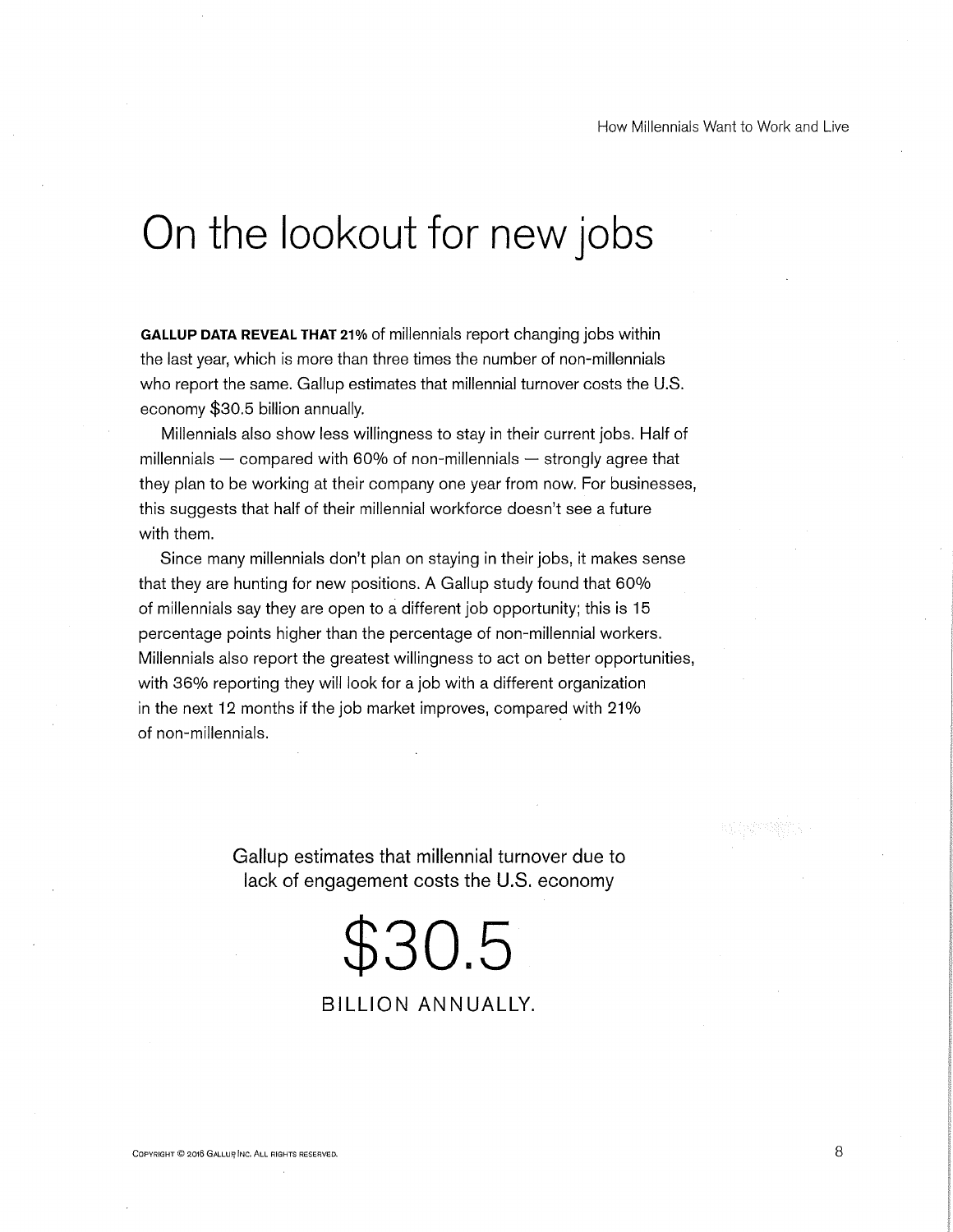## Performance management requires a constant focus on feedback

THE RELATIONSHIP BETWEEN MANAGER AND EMPLOYEE represents a vital link in performance management. As is often the case, communication is crucial for that relationship to succeed. Millennial workers are more engaged when their managers provide frequent and consistent communication and feedback. Forty-four percent of millennials who report that their manager holds regular meetings with them are engaged, while only 20% of millennials who do not meet regularly with their manager are engaged. This is similar to older generations; 43% of non-millennials who report their manager has regular meetings with them are engaged.

MILLENNIALS MORE LIKELY TO'BE ENGAGED WHEN THEIR MANAGER HOLDS REGULAR MEETINGS WITH THEM

Does your manager hold' regular meetings with you?

••Engaged"

YES' NO 44% 20%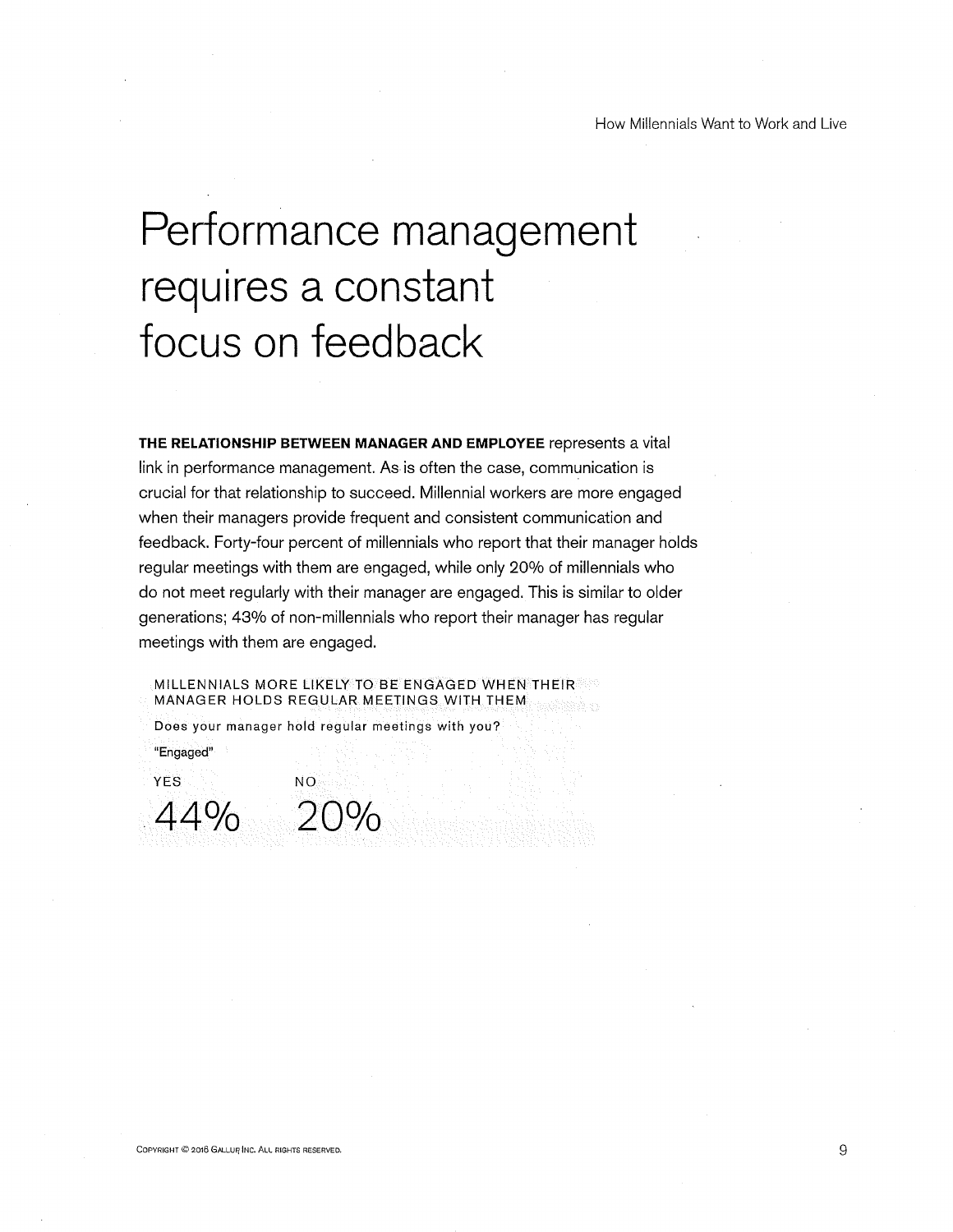Regular meetings and consistent feedback pay dividends not only in engagement, but also in performance. Employees who meet regularly with their manager generate higher performance for their team and company. They are also more likely to agree that they regularly receive recognition and praise, that someone cares about them as people and that someone cares about their development.

Effective feedback is rooted in a few essential tenets; chief among them is frequency. The more conversations managers have with their employees, the more engaged their employees become. But Gallup found that only 21% of millennials and 18% of non-millennials meet with their manager on a weekly basis. The majority of employees say they meet with their manager as infrequently as less than once a month (56% for millennials and 53% for non-millennials).